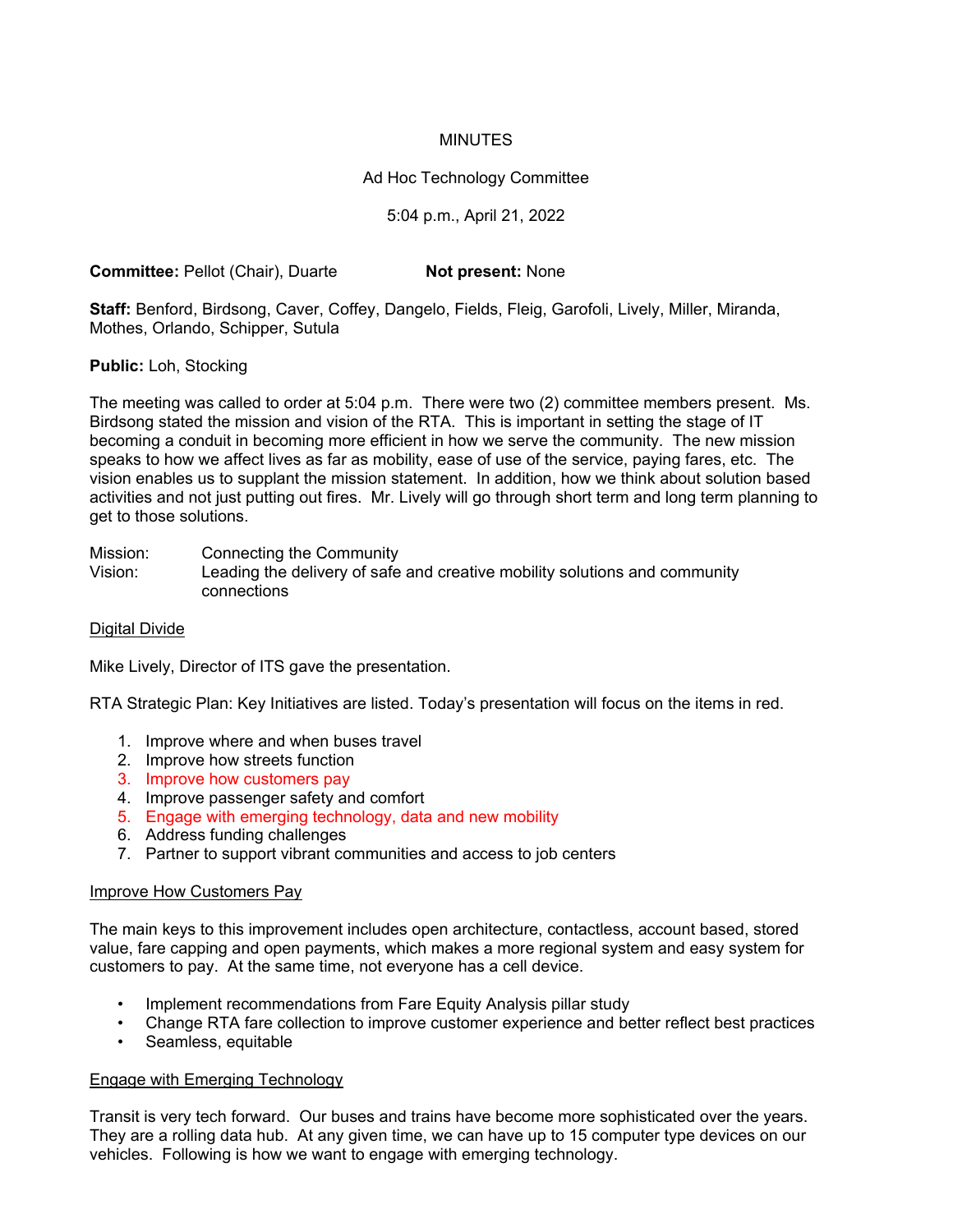# Ad Hoc Technology Committee April 21, 2022

- Refocus using technology as way to improve the customer experience & equity
- Experiment with connected vehicles
- Improve infrastructure
- Enhance real-time info
- Invest in data security & sharing
- Pilot mobility management

### Cleveland's Digital Divide

Prior to COVID, a lot people may not have known what the Digital Divide was. Below are statistics from Digital C.

- 2018 Census Bureau: Cleveland had the lowest rate of connectivity
- 2019 American Community: 30.7% of Cleveland households had no broadband access
- The 2020 COVID-19 pandemic showcased the divide
	- Schools and companies transitioned to remote learning
	- Students and employees may not have had adequate solutions and devices

### RTA and the Digital Divide

The equipment on current vehicles were removed to install state of the art technology. We added another SIM through AT&T. We have seen tremendous growth with the improved equipment.

- In 2019, RTA launched an innovative, radio communication project
- RTA installed mobile routers and hired AT&T for unlimited, un-throttled internet service
- As part of the project, RTA launched complimentary Wi-Fi for all riders
- RTA team members were awarded the "Most Innovative" award at the Vontas conference in 2021

We launched complimentary Wi-Fi during COVID in March 2020. We started bridging the digital divide before COVID. Ridership was relatively low over the last year and a half. The adoption of Wi-Fi expanded exponentially. Hayden garage has 10 more buses than Triskett garage. Hayden riders use more Wi-Fi than the other garages combined. We are averaging upwards of 16 terabytes of data per month. Chris Orlando and his IT team installed Wi-Fi at multiple (5) rail stations. We called them Homework Hotspots where students could do homework and access the Internet. We will continue to expand the service.

### RTA Job Fairs

Using the technology, we are now able to be a partner in the community. At job fairs held on buses, applicants could submit applications, have an interview and receive an offer the same day using the technology. This enables us to connect the community in different areas by taking the technology on our vehicles to people.

- In 2021, RTA held multiple job fairs to recruit operators
- RTA used buses and other mobile routers to provide connectivity to applicants and the human resource department

### Real-Time TVs

Not all stations have Wi-Fi yet due to cost effectiveness. In place of that, real time TVs will be placed at all train stations. Monitors are transit stations can cost between \$8,000 to \$10,000. The proposed TV cost \$1,000. It is a standard TV that is easy to replace. It has a mobile router so that the same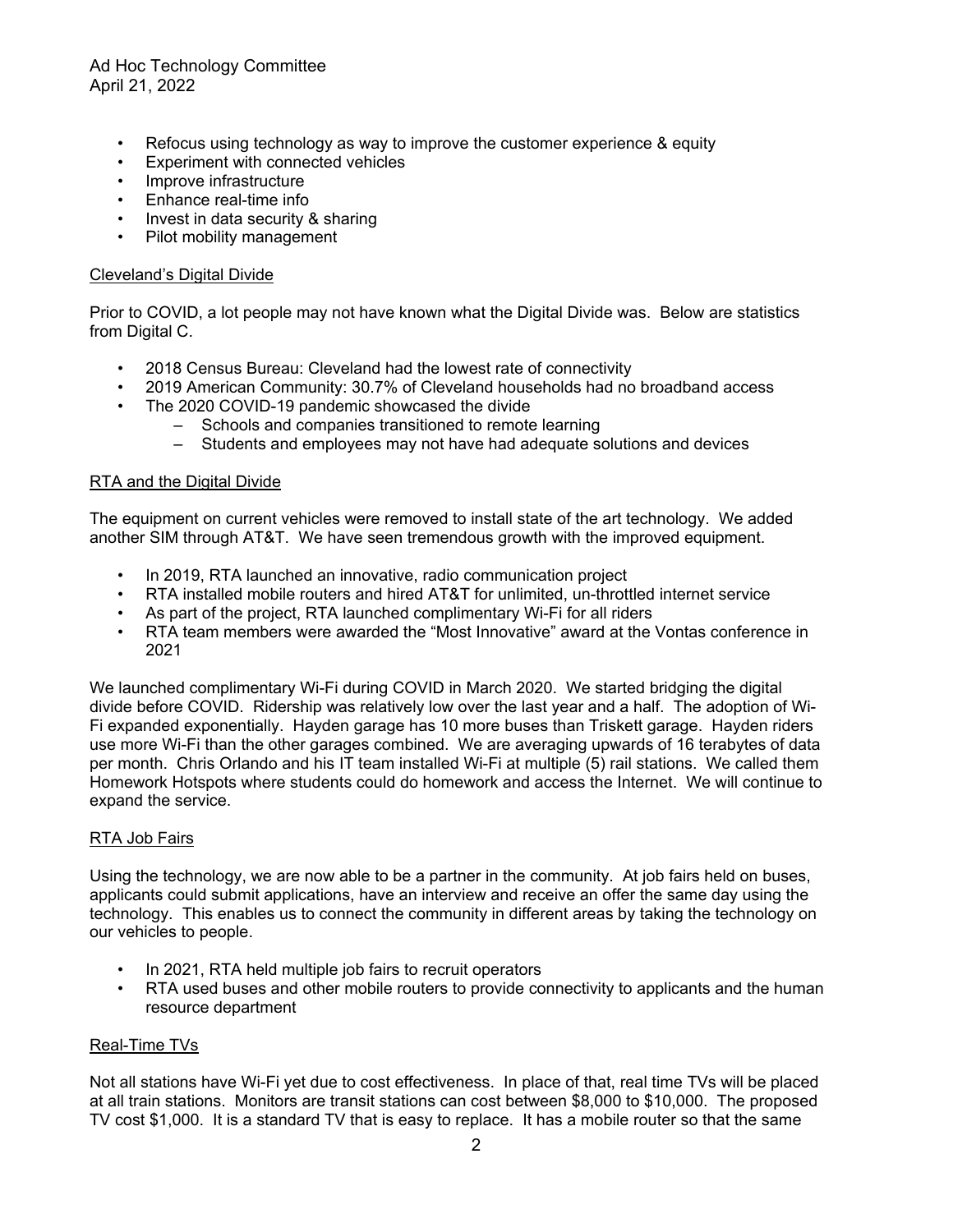Ad Hoc Technology Committee April 21, 2022

Wi-Fi on buses and trains powers the TV. Customers near the TV can get real time information and free Wi-Fi. Those with a cellular device, but no plan can use the Wi-Fi. RTA Wi-Fi will connect anytime the customer is near our stations.

### Infotainment on New Buses

- Onboard Messages:
	- o New buses are equipped with multiple screens that display route information and videos
	- $\circ$  All buses have audio announcements playing along with the screen (ADA compliance) - RTA can now record messages in Spanish

## New Fare Collection System

The new fare collection system will be a regional effort with other transit systems. Riders without a cell device can get a free smart card. They can add fare to the cards. Fare capping allows riders to be capped in a daily pass and monthly pass. If you do not have the ability to pay for a monthly pass upfront, you will pay more. With the smart card, it is account-based, cash can be added, and once the cap is reached, you would not pay more than \$95. This could save riders up to \$35 a month.

- In May 2022, RTA will soft-launch the new mobile, fare payment app
- As part of the project, RTA will also implement smartcard technology

## Smartcards:

- Free for riders
- Provide account based ticket
- Provides fare capping capabilities for fare equity
- Allows riders to load funds (credit card or cash) onto their card

Ms. Pellot asked if the new numbers are available as far as Cleveland's Wi-Fi connectivity and asked him to explain what unthrottled Wi-Fi connectivity means. Mr. Lively said he could get those numbers. Cell carriers may slow your service down to 3G or 4G if too much data is being consumed. Unthrottled means RTA customers will have 4G speed at all times. She asked if there is a goal to expand Wi-Fi to all stations. Mr. Lively said all stations would have Wi-Fi by the end of the year. The TVs just need power and would be installed before the end of the year. Ms. Birdsong said translation of messages on the buses into Spanish would expand our reach to customers. We should continue to think about palatines, messaging and advertising in different languages in different neighborhoods. We should also explore geofencing and geospatial advertising. These can match riders up with business as they ride.

### Public Comments

1. Chris Stocking – Cleveland, OH – (web form) 1.) When countdown clocks were installed in NYC, it was the biggest driver of improved customer satisfaction. Install real-time clocks at all rail and bus shelters. Even with a data plan, it is not practical to take off gloves etc. to check phone constantly for updates. Bring the updates to stops directly. Include service alerts. 2.) Riders need to be notified immediately when RTA is not operating as happened twice already this year on1/17 and 2/18: Consider an opt-in text alert system for riders that can be customized for what type of alerts they want to receive a text or email about -Emergency shut downs -Planned system maintenance by line (Blue, Green, Red) -Planned detours (including bus routes) -Planned service/schedule changes (including bus routes) -Elevator status by location. 3.) Audio announcements at rail stations/vehicles for service updates. THANK YOU to RTA/India Birdsong for discontinuing audio ads/annoying longstop announcements. Keep it short and relevant. 4.) RTA app includes 60-minute transfers, RTA cash fare has no transfers, RTA 5 ride 2.5 hours transfer. New fare system must standardize transfers. Look at Detroit as